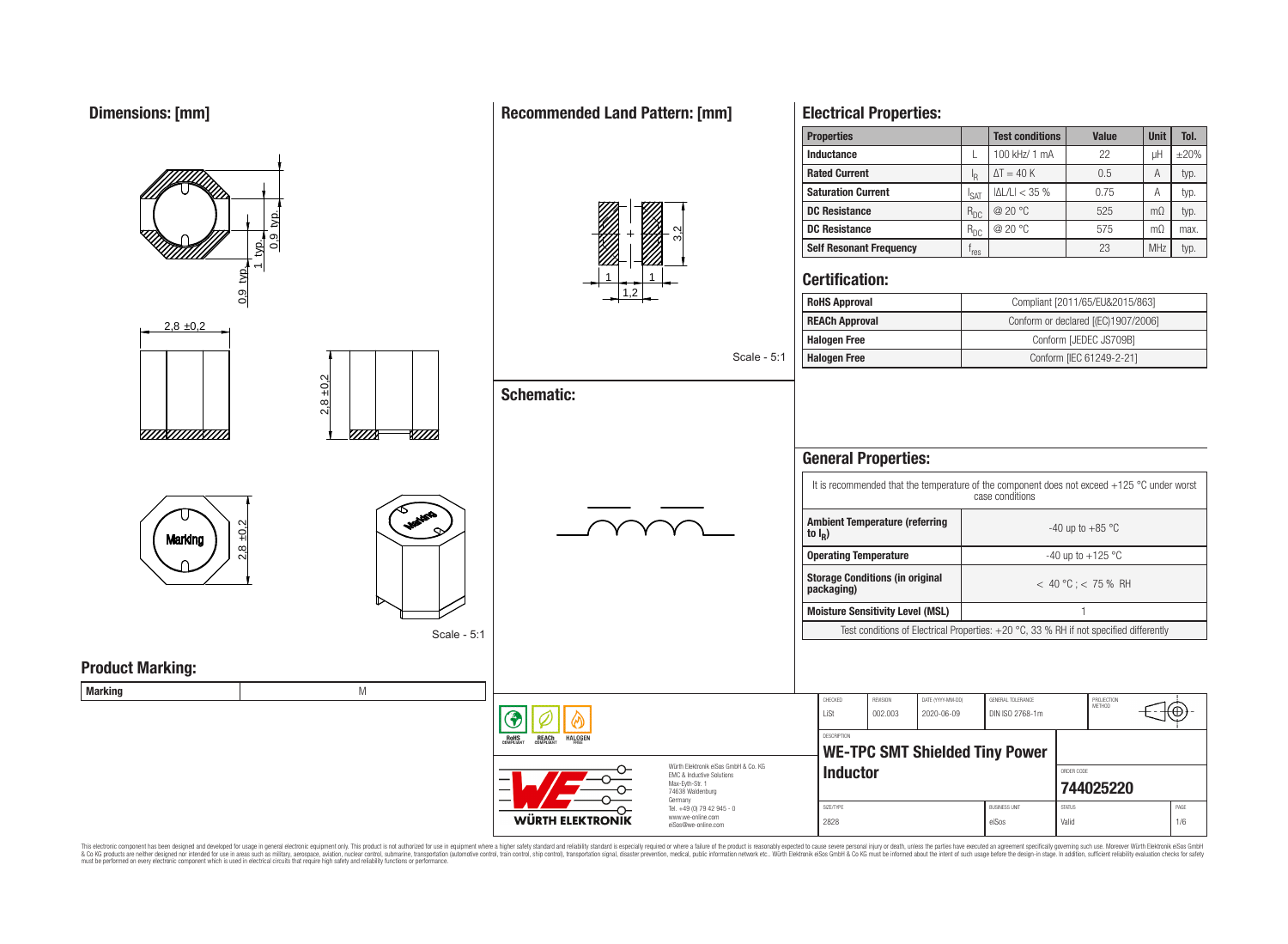

This electronic component has been designed and developed for usage in general electronic equipment only. This product is not authorized for use in equipment where a higher safely standard and reliability standard si espec & Ook product a label and the membed of the seasuch as marked and as which such a membed and the such assume that income in the seasuch and the simulation and the such assume that include to the such a membed and the such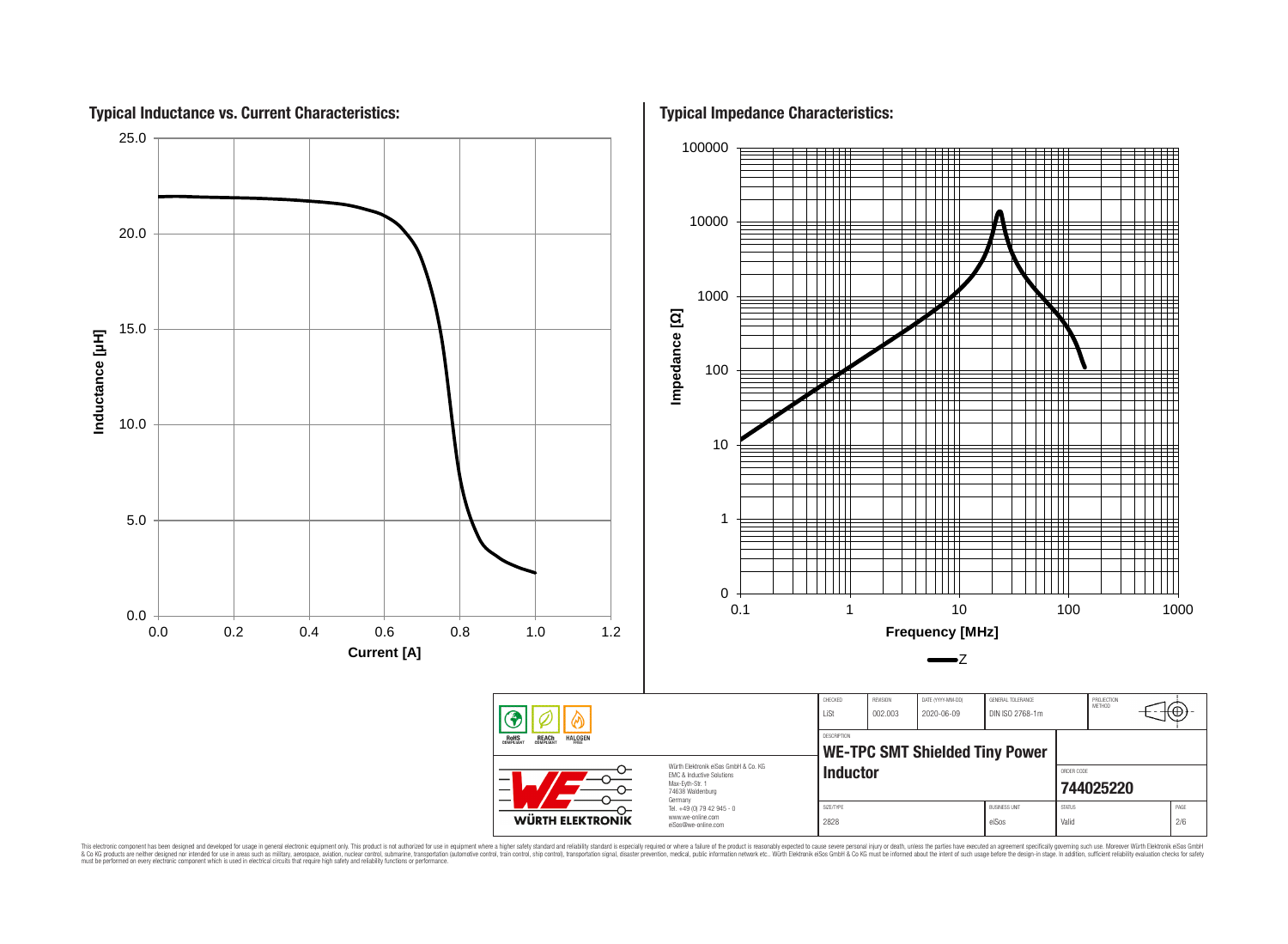# **Packaging Specification - Tape and Reel: [mm]**

## **Packaging Specification - Reel: [mm]**



This electronic component has been designed and developed for usage in general electronic equipment only. This product is not authorized for use in equipment where a higher safely standard and reliability standard si espec & Ook product a label and the membed of the seasuch as marked and as which such a membed and the such assume that income in the seasuch and the simulation and the such assume that include to the such a membed and the such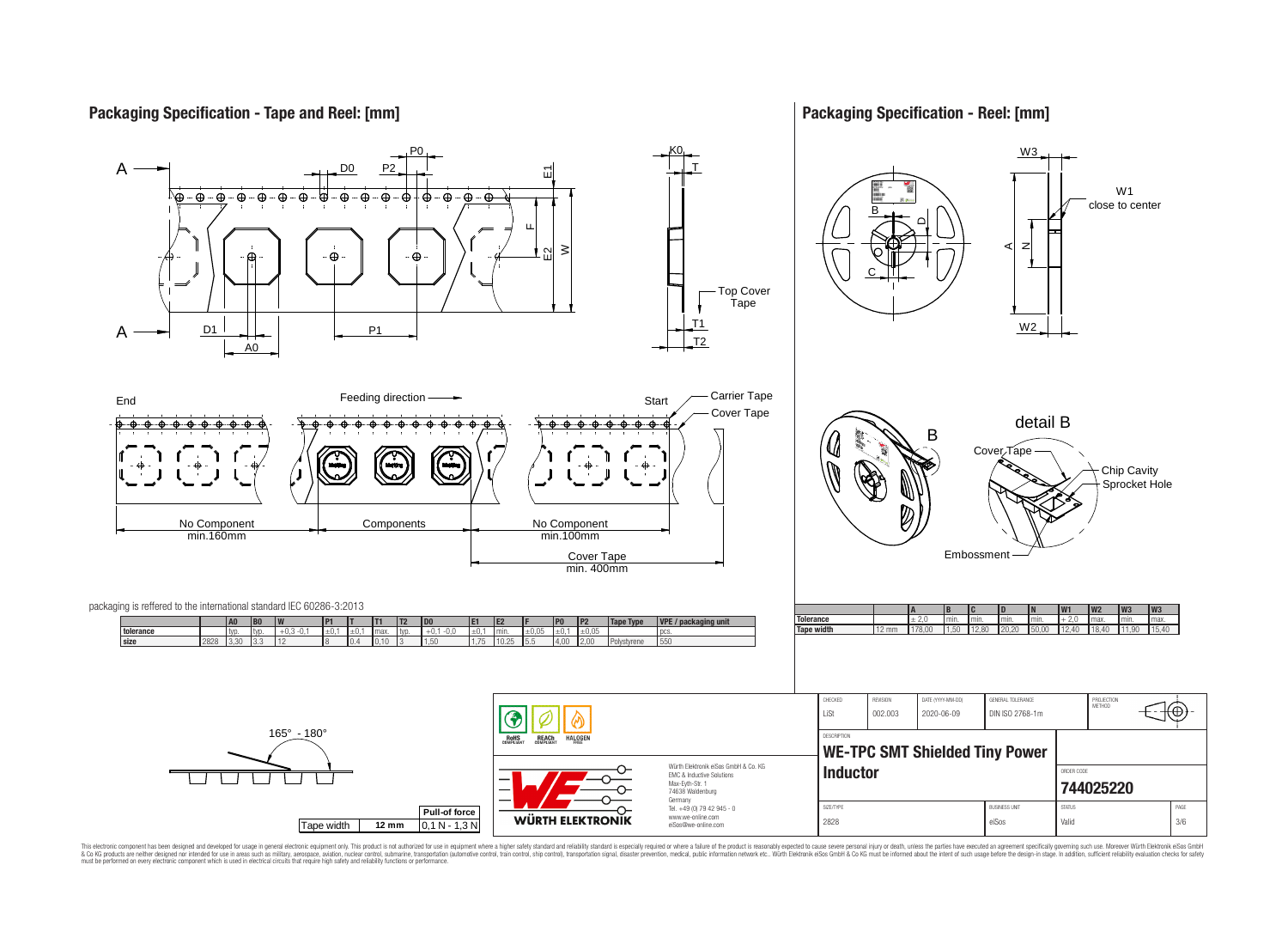# **Classification Reflow Profile for SMT components:**



# **Classification Reflow Soldering Profile:**

| <b>Profile Feature</b>                             |                    | <b>Value</b>                                    |
|----------------------------------------------------|--------------------|-------------------------------------------------|
| <b>Preheat Temperature Min</b>                     | 's min             | 150 °C                                          |
| <b>Preheat Temperature Max</b>                     | <sup>I</sup> s max | 200 °C                                          |
| Preheat Time $t_s$ from $T_{s,min}$ to $T_{s,max}$ | $t_{s}$            | $60 - 120$ seconds                              |
| Ramp-up Rate $(T_1$ to $T_p$ )                     |                    | $3^{\circ}$ C/ second max.                      |
| <b>Liquidous Temperature</b>                       | Ъ.                 | 217 °C                                          |
| Time t, maintained above T,                        | Ţ.                 | 60 - 150 seconds                                |
| Peak package body temperature                      | $T_{p}$            | $T_n \leq T_c$ , see Table below                |
| Time within 5°C of actual peak<br>temperature      | $t_{p}$            | 20-30 seconds, except Tp 260°C at tp 10 seconds |
| Ramp-down Rate $(T_P$ to $T_I$ )                   |                    | $6^{\circ}$ C/ second max.                      |
| Time 25°C to peak temperature                      |                    | 8 minutes max.                                  |

refer to IPC/ JEDEC J-STD-020E

# **Package Classification Reflow Temperature (T<sup>c</sup> ):**

| <b>Properties</b>                                                    | Volume mm <sup>3</sup><br>$350$ | Volume mm <sup>3</sup><br>350-2000 | Volume mm <sup>3</sup><br>>2000 |
|----------------------------------------------------------------------|---------------------------------|------------------------------------|---------------------------------|
| <b>PB-Free Assembly   Package Thickness</b><br>$< 1.6$ mm            | 260 °C                          | 260 °C                             | 260 °C                          |
| <b>PB-Free Assembly   Package Thickness  </b><br>$1.6$ mm $- 2.5$ mm | 260 °C                          | 250 °C                             | 245 °C                          |
| <b>PB-Free Assembly   Package Thickness  </b><br>$\geq$ 2.5 mm       | 250 °C                          | 245 °C                             | 245 °C                          |

refer to IPC/ JEDEC J-STD-020E

|                                                                         |                                                                                                                     | CHECKED<br>LiSt    | REVISION<br>002.003 | DATE (YYYY-MM-DD)<br>2020-06-09       | GENERAL TOLERANCE<br>DIN ISO 2768-1m |                        | PROJECTION<br>METHOD | ₩           |
|-------------------------------------------------------------------------|---------------------------------------------------------------------------------------------------------------------|--------------------|---------------------|---------------------------------------|--------------------------------------|------------------------|----------------------|-------------|
| <b>REACH</b><br>COMPLIANT<br><b>HALOGEN</b><br><b>ROHS</b><br>COMPLIANT |                                                                                                                     | <b>DESCRIPTION</b> |                     | <b>WE-TPC SMT Shielded Tiny Power</b> |                                      |                        |                      |             |
| -<br>$\overline{\phantom{0}}$                                           | Würth Flektronik eiSos GmbH & Co. KG<br>FMC & Inductive Solutions<br>Max-Evth-Str. 1<br>74638 Waldenburg<br>Germany | Inductor           |                     |                                       |                                      | ORDER CODE             | 744025220            |             |
| WÜRTH ELEKTRONIK                                                        | Tel. +49 (0) 79 42 945 - 0<br>www.we-online.com<br>eiSos@we-online.com                                              | SIZE/TYPE<br>2828  |                     |                                       | <b>BUSINESS UNIT</b><br>eiSos        | <b>STATUS</b><br>Valid |                      | PAGE<br>4/6 |

This electronic component has been designed and developed for usage in general electronic equipment only. This product is not authorized for subserved requipment where a higher selection equipment where a higher selection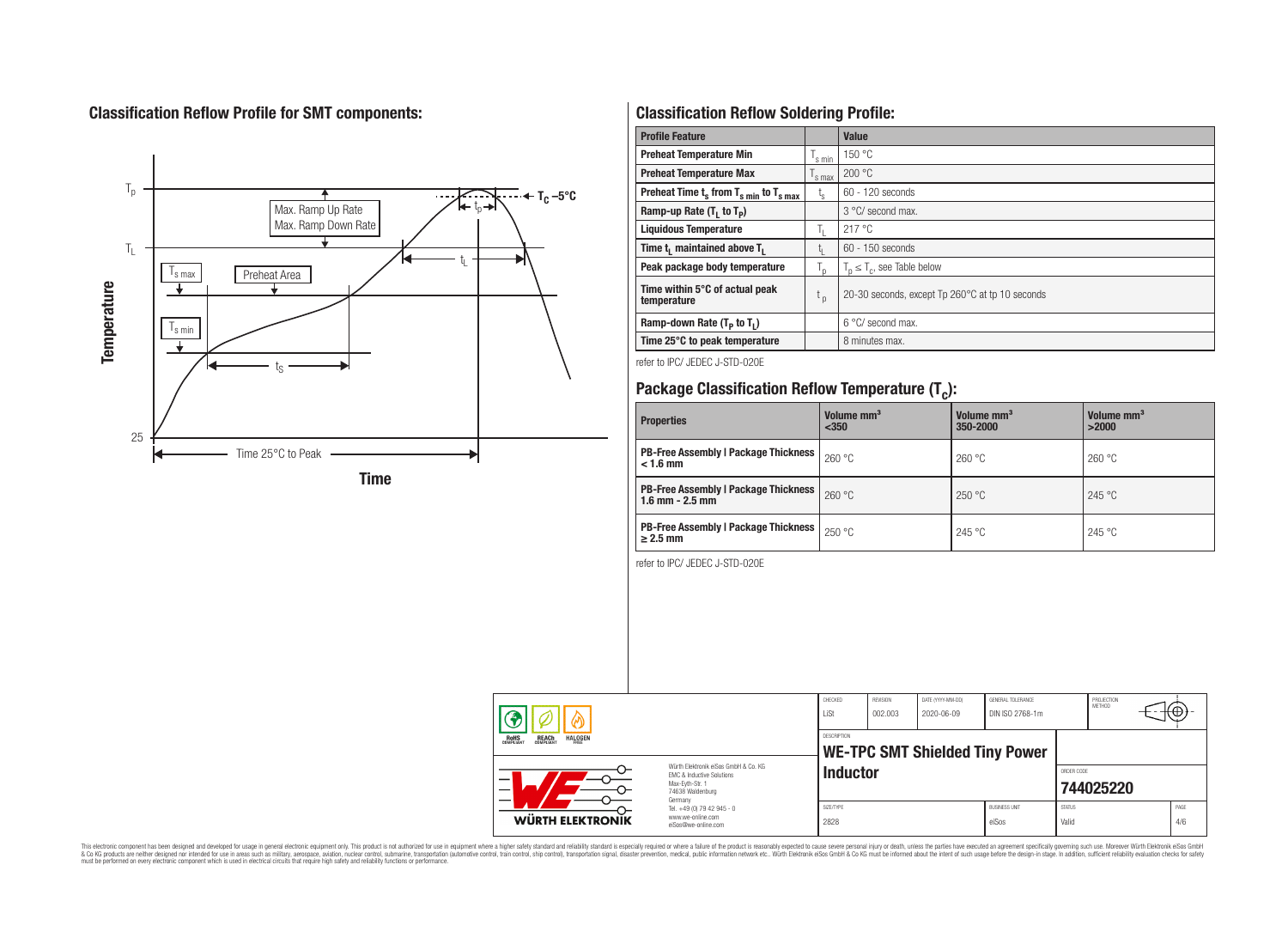# **Cautions and Warnings:**

# **The following conditions apply to all goods within the product series of WE-TPC ofWürth Elektronik eiSos GmbH & Co. KG:**

#### **General:**

- This electronic component is designed and manufactured for use in general electronic equipment.
- Würth Elektronik must be asked for written approval (following the PPAP procedure) before incorporating the components into any equipment in fields such as military, aerospace, aviation, nuclear control, submarine, transportation (automotive control, train control, ship control), transportation signal, disaster prevention, medical, public information network etc. where higher safety and reliability are especially required and/or if there is the possibility of direct damage or human injury.
- Electronic components that will be used in safety-critical or high-reliability applications, should be pre-evaluated by the customer.
- The component is designed and manufactured to be used within the datasheet specified values. If the usage and operation conditions specified in the datasheet are not met, the wire insulation may be damaged or dissolved.
- Do not drop or impact the components, the component may be damaged.
- Würth Elektronik products are qualified according to international standards, which are listed in each product reliability report. Würth Elektronik does not warrant any customer qualified product characteristics beyond Würth Elektroniks' specifications, for its validity and sustainability over time.
- The responsibility for the applicability of the customer specific products and use in a particular customer design is always within the authority of the customer. All technical specifications for standard products also apply to customer specific products.

#### **Product specific:**

#### **Soldering**

- The solder profile must comply with the technical product specifications. All other profiles will void the warranty.
- All other soldering methods are at the customers' own risk.
- Strong forces which may affect the coplanarity of the components' electrical connection with the PCB (i.e. pins), can damage the part, resulting in avoid of the warranty.

#### **Cleaning and Washing:**

- Washing agents used during the production to clean the customer application might damage or change the characteristics of the wire insulation, marking or plating. Washing agents may have a negative effect on the long-term functionality of the product.
- Using a brush during the cleaning process may break the wire due to its small diameter. Therefore, we do not recommend using a brush during the PCB cleaning process.

#### **Potting**

• If the product is potted in the customer application, the potting material might shrink or expand during and after hardening. Shrinking could lead to an incomplete seal, allowing contaminants into the core. Expansion could damage the component. We recommend a manual inspection after potting to avoid these effects.

#### **Storage Conditions:**

- A storage of Würth Elektronik products for longer than 12 months is not recommended. Within other effects, the terminals may suffer degradation, resulting in bad solderability. Therefore, all products shall be used within the period of 12 months based on the day of shipment.
- Do not expose the components to direct sunlight.
- The storage conditions in the original packaging are defined according to DIN EN 61760-2.
- The storage conditions stated in the original packaging apply to the storage time and not to the transportation time of the components.

#### **Handling**

- Violation of the technical product specifications such as exceeding the nominal rated current will void the warranty.
- Applying currents with audio-frequency signals may result in audible noise due to the magnetostrictive material properties.

These cautions and warnings comply with the state of the scientific and technical knowledge and are believed to be accurate and reliable. However, no responsibility is assumed for inaccuracies or incompleteness.

|                                                                                                          |                                                                                   | CHECKED<br>LiSt   | REVISION<br>002.003 | DATE (YYYY-MM-DD)<br>2020-06-09       | GENERAL TOLERANCE<br>DIN ISO 2768-1m |                        | PROJECTION<br>METHOD | ťΦ          |
|----------------------------------------------------------------------------------------------------------|-----------------------------------------------------------------------------------|-------------------|---------------------|---------------------------------------|--------------------------------------|------------------------|----------------------|-------------|
| <b>HALOGEN</b><br><b>ROHS</b><br>COMPLIANT<br><b>REACH</b><br>COMPLIANT                                  |                                                                                   | DESCRIPTION       |                     | <b>WE-TPC SMT Shielded Tiny Power</b> |                                      |                        |                      |             |
| Würth Elektronik eiSos GmbH & Co. KG<br>EMC & Inductive Solutions<br>Max-Eyth-Str. 1<br>74638 Waldenburg |                                                                                   | <b>Inductor</b>   |                     |                                       |                                      | ORDER CODE             | 744025220            |             |
| WÜRTH ELEKTRONIK                                                                                         | Germany<br>Tel. +49 (0) 79 42 945 - 0<br>www.we-online.com<br>eiSos@we-online.com | SIZE/TYPE<br>2828 |                     |                                       | <b>BUSINESS UNIT</b><br>eiSos        | <b>STATUS</b><br>Valid |                      | PAGE<br>5/6 |

This electronic component has been designed and developed for usage in general electronic equipment only. This product is not authorized for use in equipment where a higher safety standard and reliability standard si espec & Ook product a label and the membed of the seasuch as marked and as which such a membed and the such assume that income in the seasuch and the simulation and the such assume that include to the such a membed and the such